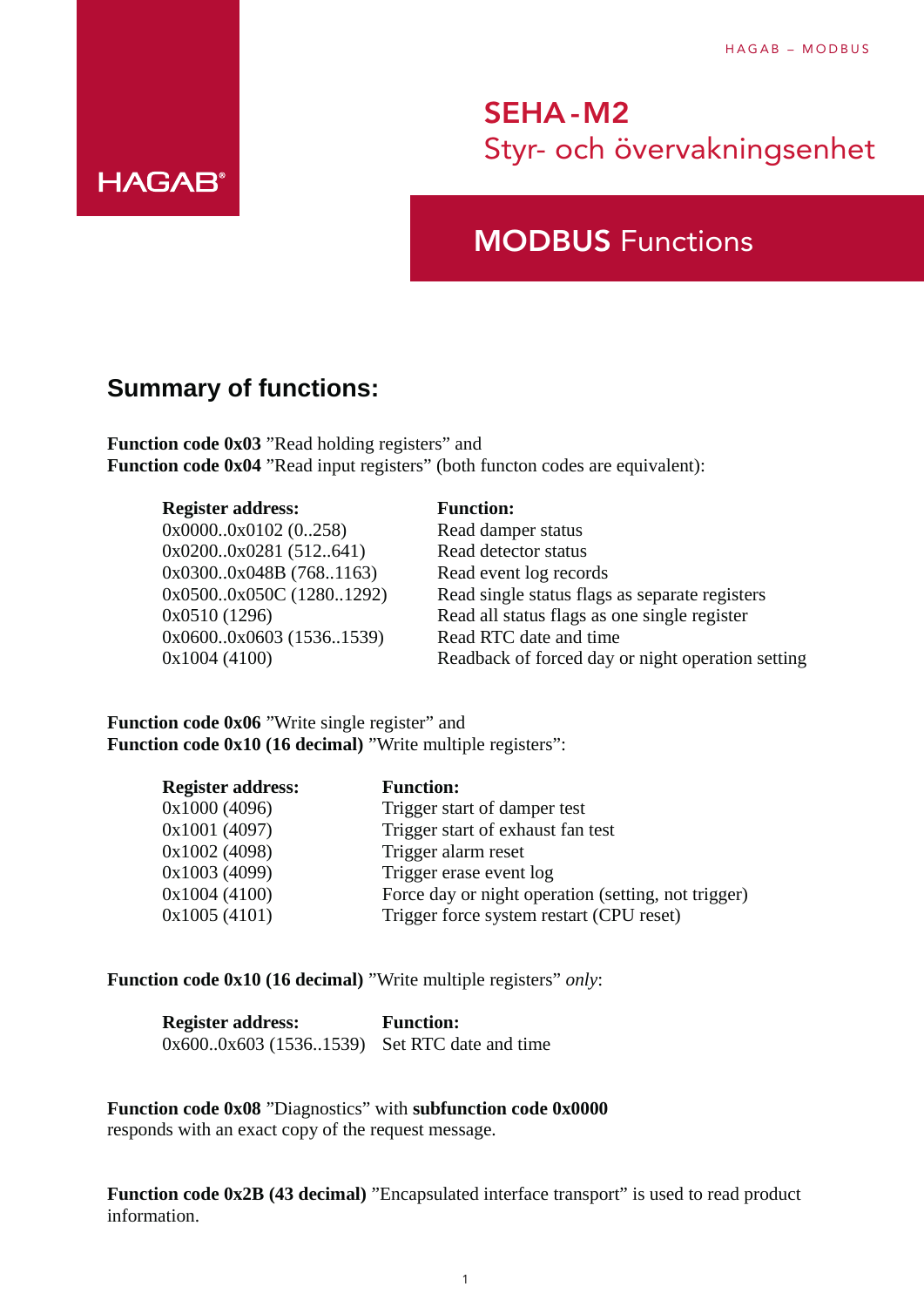### SEHA -M2 **Function code 0x08** "Diagnostics" with Styr- och övervakningsenhet responds with an exact copy of the request message.

### **Used exception codes:**

 $0x01$  = Function code not supported

On Control SEHA-M2 v1.1 MODBUS

 $0x02$  = Illegal data address

0x03 = Illegal data value *(but not illegal register data!)*

**Function code 0x2B (43 decimal)** "Encapsulated interface transport" is used to read product

0x04 = Unable to comply *(e.g. invalid register data)*

**Function code 0x10 (16 decimal)** "Write multiple registers" *only*:

0x600..0x603 (1536..1539) Set RTC date and time

**Register address: Function:**

### Functions

**HAGAB®** 

### **Register data mapping**

### **Read damper status**

Function code: 0x03 or 0x04

Register adress range: 0x0000..0x0102 (0..258) where

*Addresses 0x0000..0x0002 are local dampers 1..3 while addresses 0x0003..0x0102 are external dampers 1..256.*

### **Register bit mapping:**

| Bit 15 (MSBit):  | Unused, always 0                                                     |
|------------------|----------------------------------------------------------------------|
| Bit 14:          | Unused, always 0                                                     |
| <b>Bit 13:</b>   | Unused, always 0                                                     |
| <b>Bit 12:</b>   | Unused, always 0                                                     |
| <b>Bit 11:</b>   | Unused, always 0                                                     |
| <b>Bit 10:</b>   | Unused, always 0                                                     |
| <b>Bit 9:</b>    | Unused, always 0                                                     |
| <b>Bit 8:</b>    | Unused, always 0                                                     |
| <b>Bit 7:</b>    | $1 =$ Damper is busy with travel or damper test                      |
| <b>Bit 6:</b>    | Always 0, reserved for forced day operation request from damper      |
| <b>Bit 5:</b>    | $1 =$ Damper failed to reach OFF position in last damper test        |
| <b>Bit 4:</b>    | $1 =$ Damper failed to reach ON position in last damper test         |
| <b>Bit 3:</b>    | $1 =$ Damper is currently not in expected OFF position (error)       |
| Bit 2:           | $1 =$ Damper is currently not in expected ON position (error)        |
| <b>Bit 1:</b>    | $1 =$ Damper is currently in full OFF position (realtime monitoring) |
| Bit $0$ (Lsbit): | 1 = Damper is currently in full ON position (realtime monitoring)    |
|                  |                                                                      |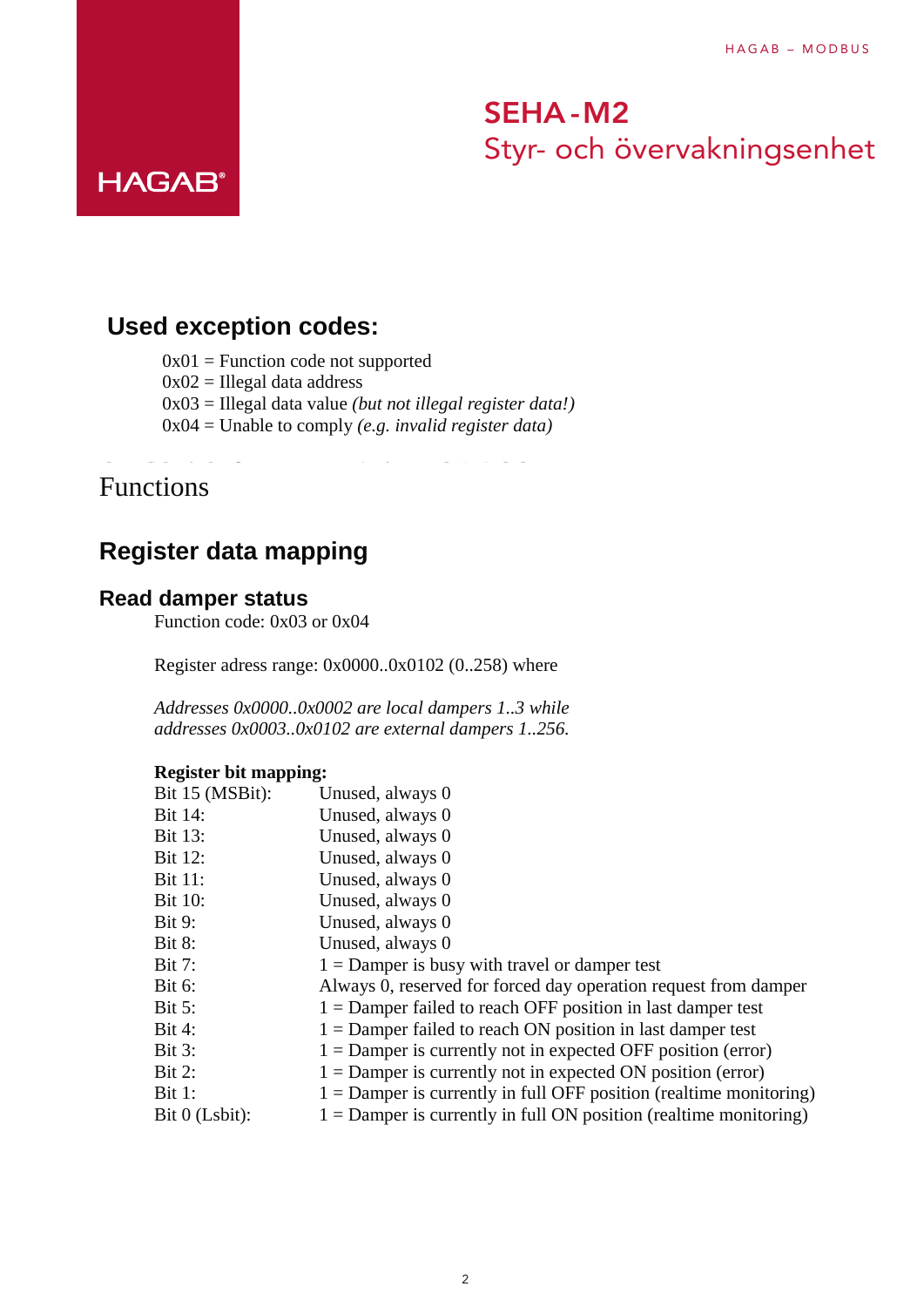## **Register data mapping (continued)**

### **Read detector status**

**HAGAB®** 

Function code: 0x03 or 0x04

Register adress range: 0x0200..0x0281 (512..641) where

*Addresses 0x0200..0x0201 are local detectors 1..2 while addresses 0x0202..0x0281 are external detectors 1..128.*

#### **Register bit mapping:**

| Bit 15 (MSBit):  | MSBit of detector current (in mA)                                       |
|------------------|-------------------------------------------------------------------------|
| Bit 14:          |                                                                         |
| <b>Bit 13:</b>   |                                                                         |
| <b>Bit 12:</b>   |                                                                         |
| <b>Bit 11:</b>   |                                                                         |
| <b>Bit 10:</b>   |                                                                         |
| <b>Bit 9:</b>    |                                                                         |
| <b>Bit 8:</b>    | LSBit of detector current                                               |
| <b>Bit 7:</b>    | Unused, always 0                                                        |
| <b>Bit 6:</b>    | Unused, always 0                                                        |
| <b>Bit 5:</b>    | Unused, always 0                                                        |
| <b>Bit 4:</b>    | Unused, always 0                                                        |
| <b>Bit 3:</b>    | Unused, always 0                                                        |
| <b>Bit 2:</b>    | $1 =$ Detector service request (excessive idle current for a long time) |
| <b>Bit 1:</b>    | $1 =$ Detector failure (no current at all or current too low)           |
| Bit $0$ (Lsbit): | $1 =$ Fire alarm                                                        |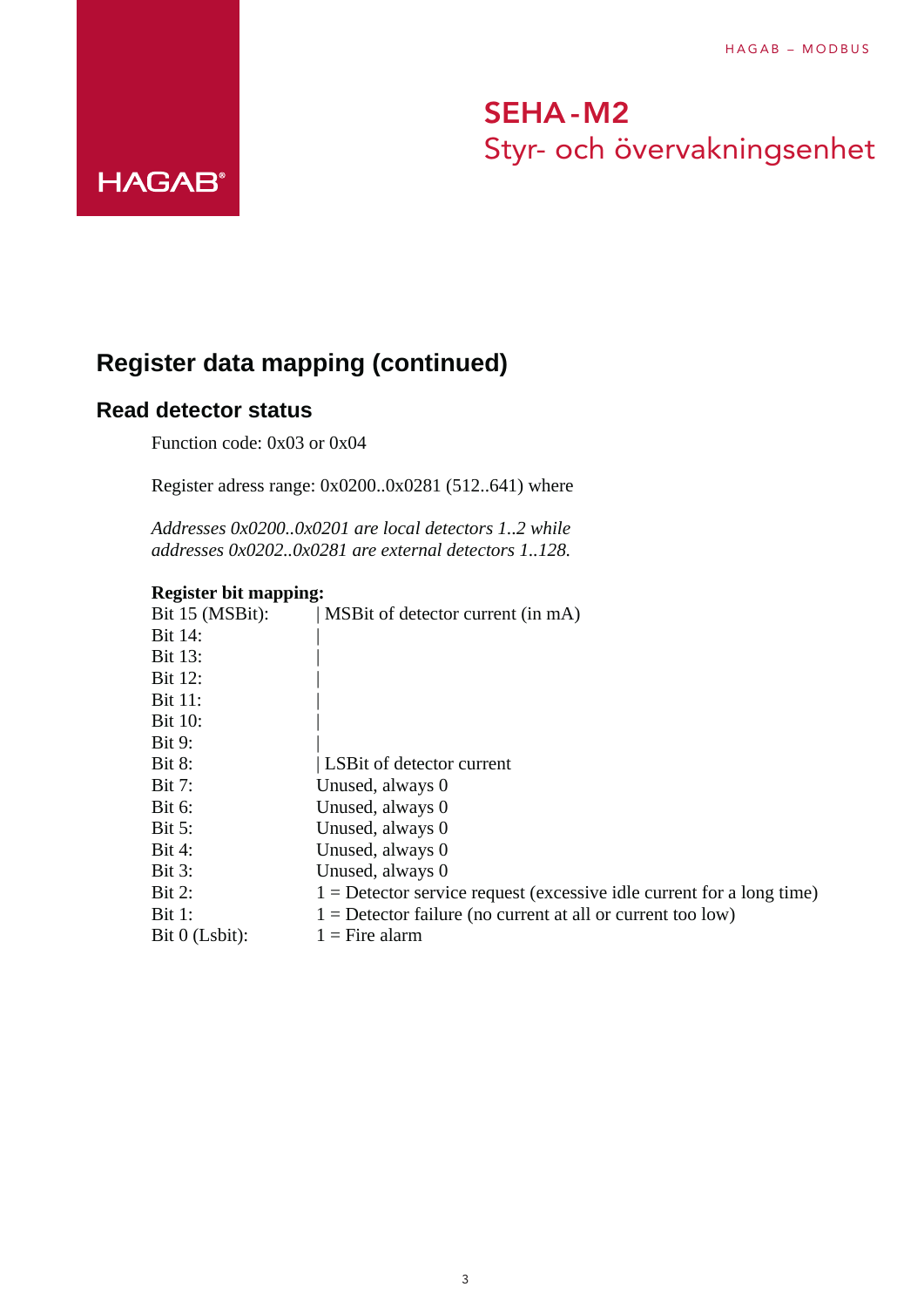# SEHA -M2 Styr- och övervakningsenhet<br>HAGAB®

## **Register data mapping (continued)**

### **Read event log**

Function code: 0x03 or 0x04

Register adress range: 0x0300..0x048B (768..1163) where 0x0300 corresponds to the oldest log record.

The log can contain up to 99 records (logged events). The log is circular i.e. a new event will overwrite the oldest record if the log is full.

Empty log records are returned with all 8 bytes cleared (0x00). This can be used by the Modbus master to detect end-of-log when the log is not full. The record is empty if the month (or day) byte  $= 0x00$ .

#### *Special requirements:*

- 1. The starting adress *must* be a multiple of 4 e.g. 0x0300, 0x0304, 0x0308 etc.
- 2. The register count *must* also be a multiple of 4 e.g. 0x0004, 0x0008, 0x000C etc.

#### **Data mapping of each 4-register log record block:**

Register  $0$  MsByte = Timestamp year, 0..99 (decimal) Register  $0$  LsByte = Timestamp month, 1..12 (decimal) Register  $1$  MsByte = Timestamp day, 1..31 (decimal) Register  $1$  LsByte = Timestamp hour, 0..23 (decimal) Register\_2\_MsByte = Timestamp minute, 0..59 (decimal) Register\_2\_LsByte = Source identifier, see below Register\_3\_MsByte = Event identifier, see below Register\_3\_LsByte = Parameter, see below

*All values are unsigned 8-bit binary (not BCD).*

#### **Source identifiers:**

- $0 =$  Local dampers
- $1 =$  Local detectors
- 2 = External dampers
- 3 = External detectors
- 4 = Bus communication
- $5 =$  System

### **Event identifiers:**

If source identifier  $= 0$  (local) or 2 (external) dampers:

- $0 =$  Damper (P+1) failed to reach OFF position in damper test
- $1 =$  Damper (P+1) failed to reach ON position in damper test
- $2 =$  Damper (P+1) failed to reach both OFF and ON position in damper test
- $3 =$  Damper (P+1) not in expected OFF position during normal operation
- $4 =$  Damper (P+1) not in expected ON position during normal operation
- $5 =$  Damper (P+1) appeared to be in both OFF and ON positions simultaneously

*Where P is the Parameter byte, for example Parameter=6 means damper number 7.*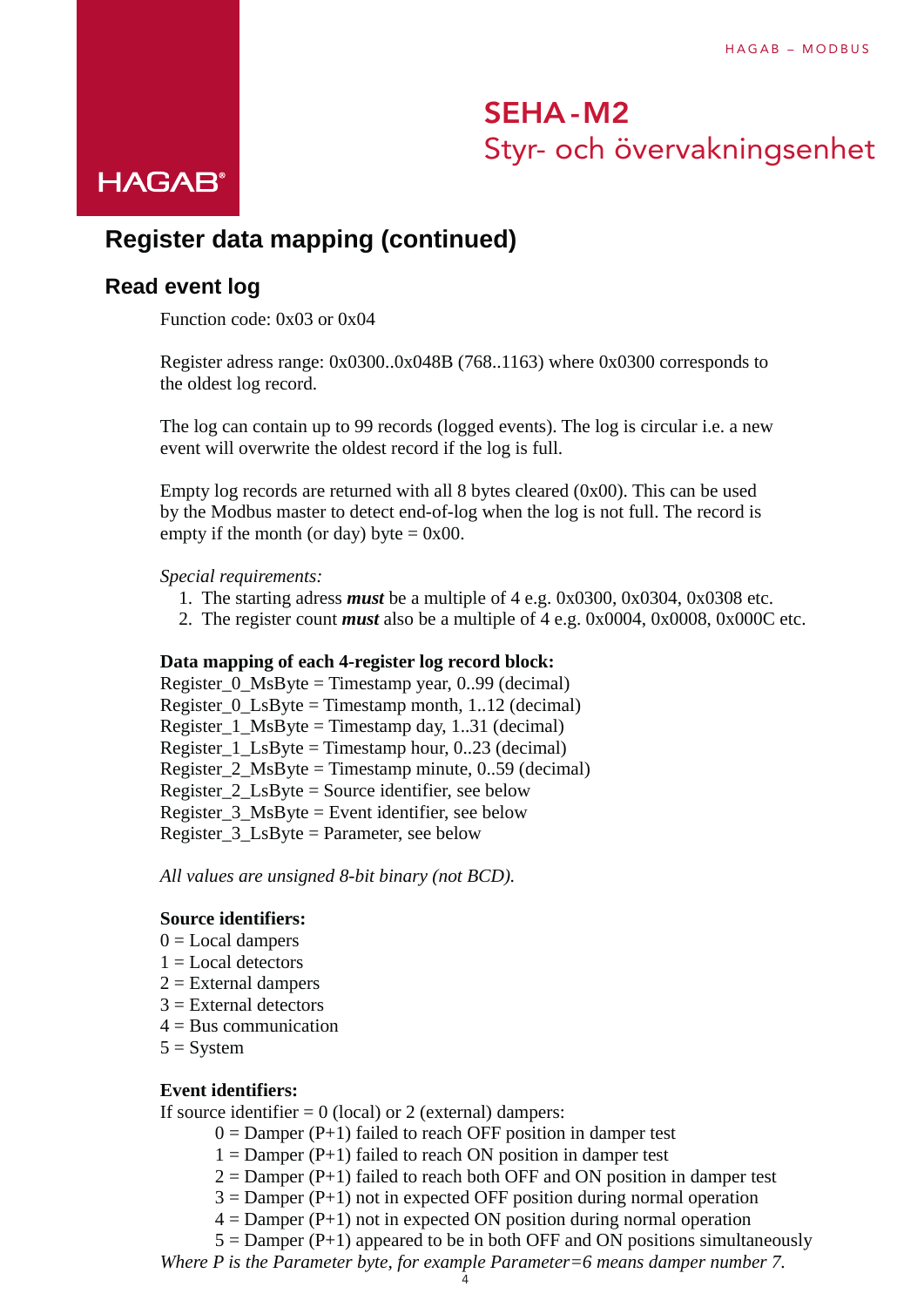### **Register data mapping (continued)**

### **Read event log (continued)**

**HAGAB®** 

### **Event identifiers (continued):**

If source identifier  $= 1$  (local) or 3 (external) detectors:

 $0 =$  Detector (P+1) fire alarm

 $1 =$  Detector (P+1) failure

 $2 =$  Detector (P+1) servide request

*Where P is the Parameter byte, for example Parameter=6 means detector number 7.*

If source identifier  $= 4$ , bus communication:

 $0 =$  Slave (P) communication error e.g. response timeout or bad data *Where P is the Parameter byte containing slave address, 0..31.*

#### If source identifier  $= 5$ , system:

- $0 =$  External fire alarm input activated
- 1 = RTC backup battery is low and should be replaced
- 2 = RTC has stopped
- 3 = RTC has been set by the user via the LCD menu system
- 4 = RTC data error detected, the RTC must be set again for correct operation
- 5 = System started (cold start from CPU reset)
- $6 =$  User logged in to the LCD menu system
- 7 = Damper test completed successfully
- 8 = Damper test failed
- 9 = Exhaust fan test completed successfully
- $10$  = Exhaust fan test failed due to lack of pressure rise
- 11 = Exhaust fan test aborted due to stuck damper
- 12 = Reserved code for forced damper opening (not used)

*The Parameter byte is currently not used for system loggings (always 0x00).*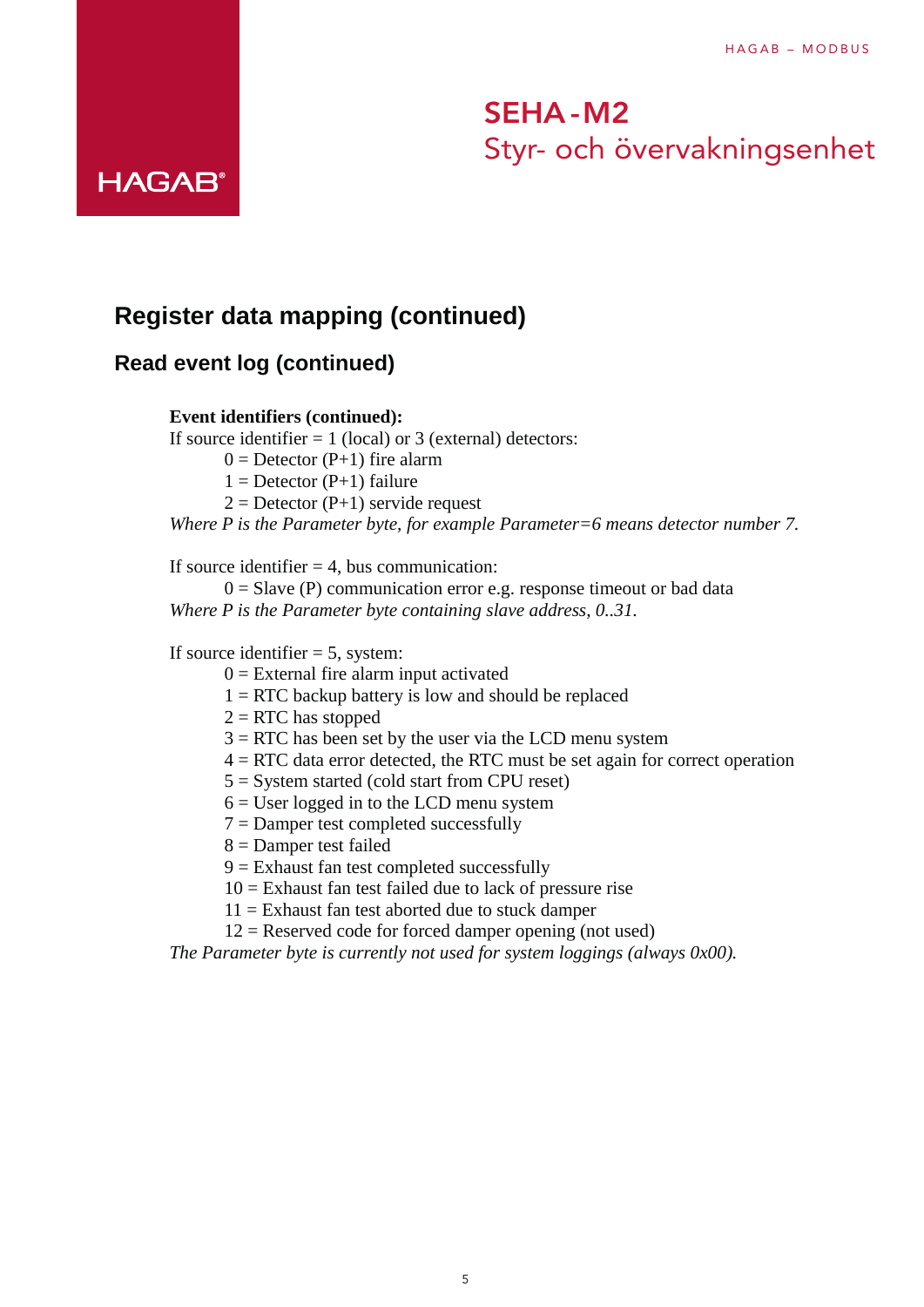

## **Register data mapping (continued) Register data mapping (continued)**

## **Read all status flags as one single register Read all status flags as one single register**

Function code: 0x03 or 0x04 Function code: 0x03 or 0x04

Register adress: 0x0510 (1296) Register adress: 0x0510 (1296)

## **Register bit mapping: Register bit mapping:**

| Unused, always 0                                                |
|-----------------------------------------------------------------|
| Unused, always 0                                                |
| Unused, always 0                                                |
| $1 =$ Damper test is in progress in FG2 (function group 2)      |
| $1 =$ Damper test is in progress in FG1 (function group 1)      |
| $1 =$ Exhaust fan test is in progress in FG2 (function group 2) |
| $1 =$ Exhaust fan test is in progress in FG1 (function group 1) |
| $1 =$ Slave communication error (non-latching)                  |
| $1 =$ Hardware auxilliary input is activated                    |
| $1 =$ Hardware pressure sensor input is activated               |
| $1 =$ Hardware external fire alarm input is activated           |
| $1 =$ Hardware nighttime input is activated                     |
| $1 =$ Fan 2 relay output is activated                           |
| $1 =$ Fan 1 relay output is activated                           |
| $1 =$ Fault alarm relay output is activated                     |
| $1 =$ Fire alarm relay output is activated                      |
|                                                                 |

## **Read single status flags as separate registers Read single status flags as separate registers**

Function code: 0x03 or 0x04 Function code: 0x03 or 0x04

Register adress range: 0x0500..0x050C (1280..1292) Register adress range: 0x0500..0x050C (1280..1292)

| <b>Register address:</b> | <b>Register values and their meaning:</b>                            |
|--------------------------|----------------------------------------------------------------------|
| 0x0500 (1280)            | $0x0001$ = Fire alarm relay output is activated                      |
| 0x0501 (1281)            | $0x0001$ = Fault alarm relay output is activated                     |
| 0x0502 (1282)            | $0x0001$ = Fan 1 relay output is activated                           |
| 0x0503 (1283)            | $0x0001$ = Fan 2 relay output is activated                           |
| 0x0504(1284)             | $0x0001$ = Hardware nighttime input is activated                     |
| 0x0505 (1285)            | $0x0001$ = Hardware external fire alarm input is activated           |
| 0x0506 (1286)            | $0x0001$ = Hardware pressure sensor input is activated               |
| 0x0507(1287)             | $0x0001$ = Hardware auxilliary input is activated                    |
| 0x0508 (1288)            | $0x0001$ = Slave communication error (non-latching)                  |
| 0x0509 (1289)            | $0x0001$ = Exhaust fan test is in progress in FG1 (function group 1) |
| 0x050A (1290)            | $0x0001$ = Exhaust fan test is in progress in FG2 (function group 2) |
| 0x050B (1291)            | $0x0001$ = Damper test is in progress in FG1 (function group 1)      |
| 0x050C(1292)             | $0x0001$ = Damper test is in progress in FG2 (function group 2)      |
|                          |                                                                      |

*Register values of inactive flags are 0x0000. Register values of inactive flags are 0x0000.*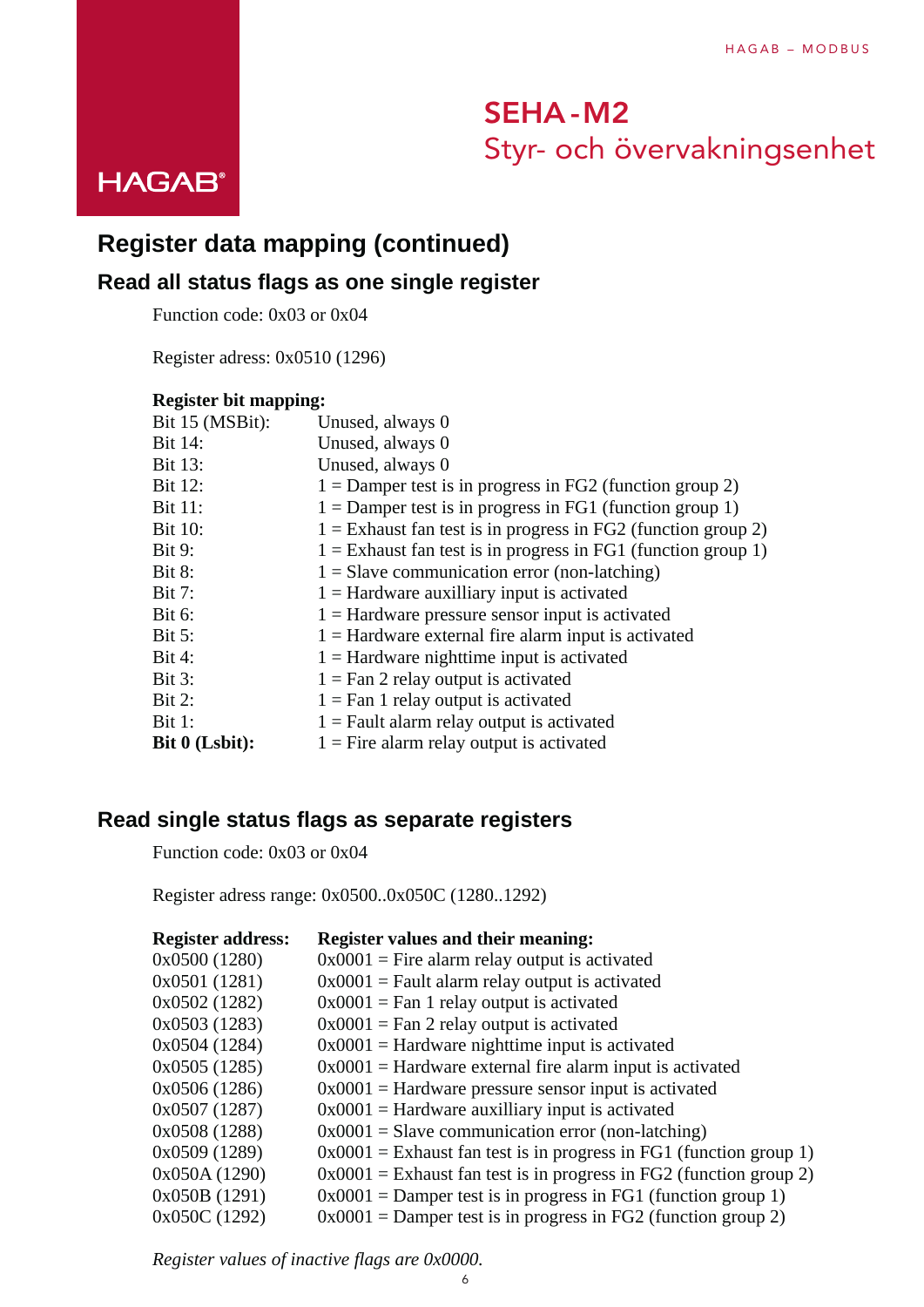## **Register data mapping (continued)**

### **Read RTC date and time**

Function code: 0x03 or 0x04

Register adress range: 0x0600..0x0603 (1536..1539)

*Special requirements:*

- 1. The starting adress *must* be 0x0300
- 2. The register count *must* be 0x0004

#### **Data mapping of the 4-register block:**

Register\_0\_MsByte = Year MSByte, year = 2015..4095 (decimal) Register\_0\_LsByte = Year LSByte Register  $1$  MsByte = Month, 1..12 (decimal) Register\_1\_LsByte = Day, 1..31 (decimal) Register 2 MsByte = Hour, 0..23 (decimal) Register 2  $LsByte = Minute, 0.59$  (decimal) Register  $3$  MsByte = Second, 0..59 (decimal) Register  $3$  LsByte = Day of week, 0..6, 0 = Sunday, 1 = Monday etc.

*All values are unsigned binary (not BCD). Year is a 16-bit binary value, all other values are 8-bit binary.*

### **Set RTC date and time**

Function code: 0x10 (16 decimal)

Register adress range: 0x0600..0x0603 (1536..1539)

*Special requirements:*

- 1. The starting adress *must* be 0x0300
- 2. The register count *must* be 0x0004

#### **Data mapping of the 4-register block:**

Register  $0$  MsByte = Year MSByte, year = 2015..4095 (decimal) Register\_0\_LsByte = Year LSByte Register\_1\_MsByte = Month, 1..12 (decimal) Register  $1$  LsByte = Day, 1..31 Register 2 MsByte = Hour, 0..23 (decimal) Register\_2\_LsByte = Minute, 0..59 (decimal) Register\_3\_MsByte = Second, 0..59 (decimal) Register  $3$  LsByte = Ignored (day-of-week is computed internally)

*All values are unsigned binary (not BCD). Year is a 16-bit binary value, all other values are 8-bit binary.*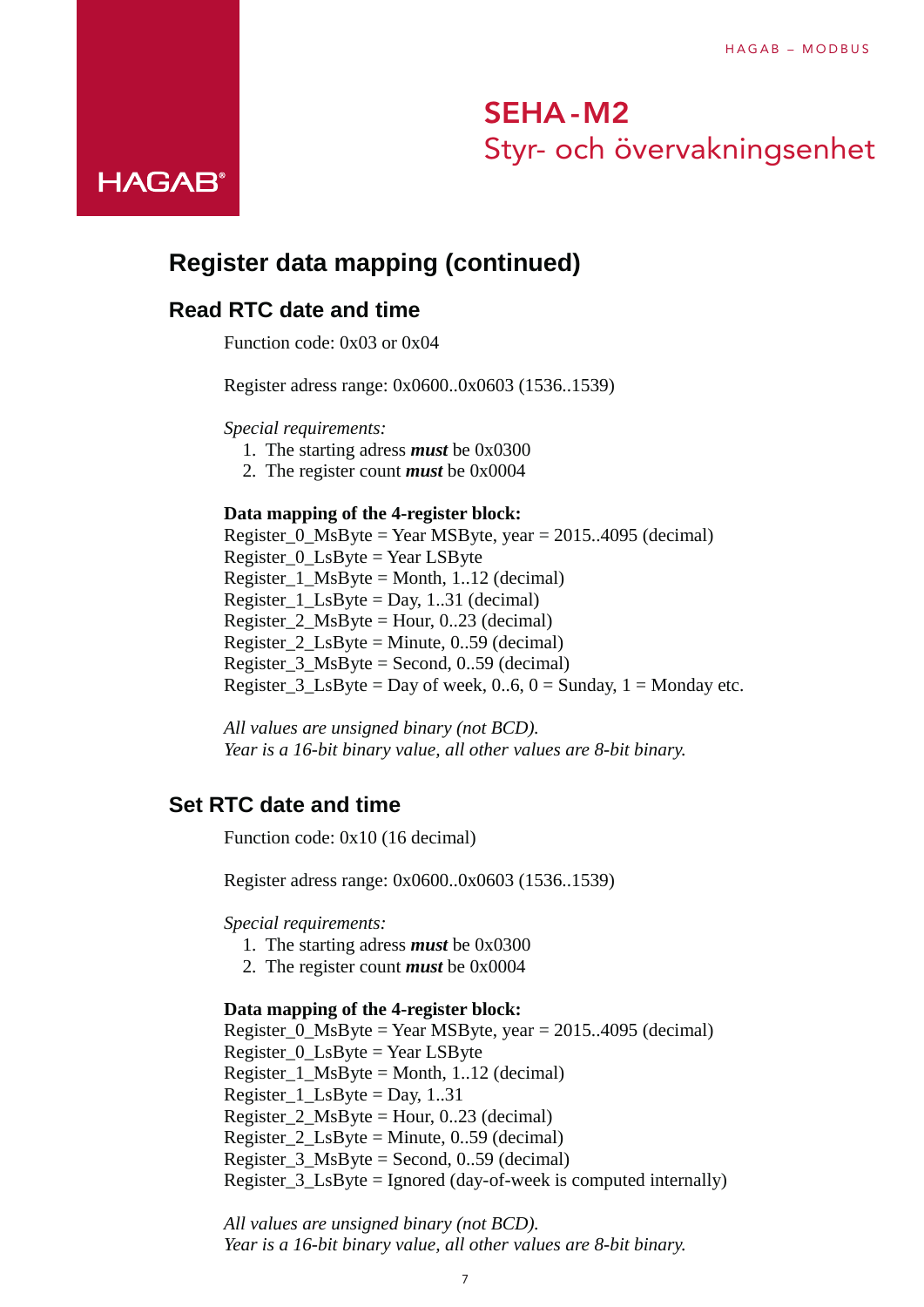### **Register data mapping (continued)**

### **Write triggers and day/night control**

**HAGAB®** 

Function code: 0x06 or 0x10 (16 decimal)

Register adress range: 0x1000..0x1005 (4096..4101)

| <b>Register address:</b> | <b>Function:</b>                                                   |
|--------------------------|--------------------------------------------------------------------|
| 0x1000(4096)             | Write 0x0001 to trigger start of damper test                       |
| 0x1001 (4097)            | Write 0x0001 to trigger start of exhaust fan test                  |
| 0x1002 (4098)            | Write 0x0001 to trigger an alarm reset                             |
| 0x1003 (4099)            | Write 0x0001 to trigger an erasure of the event log                |
| 0x1004(4100)             | Force day or night operation setting:                              |
|                          | Write 0x0000 for local day/night control via hardware input        |
|                          | Write 0x0001 to force night operation                              |
|                          | Write 0x0002 to force day operation                                |
| 0x1005(4101)             | Write 0x2BAD (11181) to trigger a total system restart (CPU reset) |

*Note: If function code 0x10 is used to write two or more of theses registers and address or register data error(s) occur with some of the register(s), the returned exception code will be that of the last failing register write i.e. some register writes may execute successfully while other writes fail.*

### **Readback of forced day or night operation setting**

Function code: 0x03 or 0x04

Register adress: 0x1004 (4100)

### **Register value = Last value written to register at address 0x1004 (4100):**

 $0x0000 =$  Day/night is controlled via SEHA-M2 hardware input (start-up default)

 $0x0001$  = Night operation forced by last Modbus write to this register

 $0x0002$  = Day operation forced by last Modbus write to this register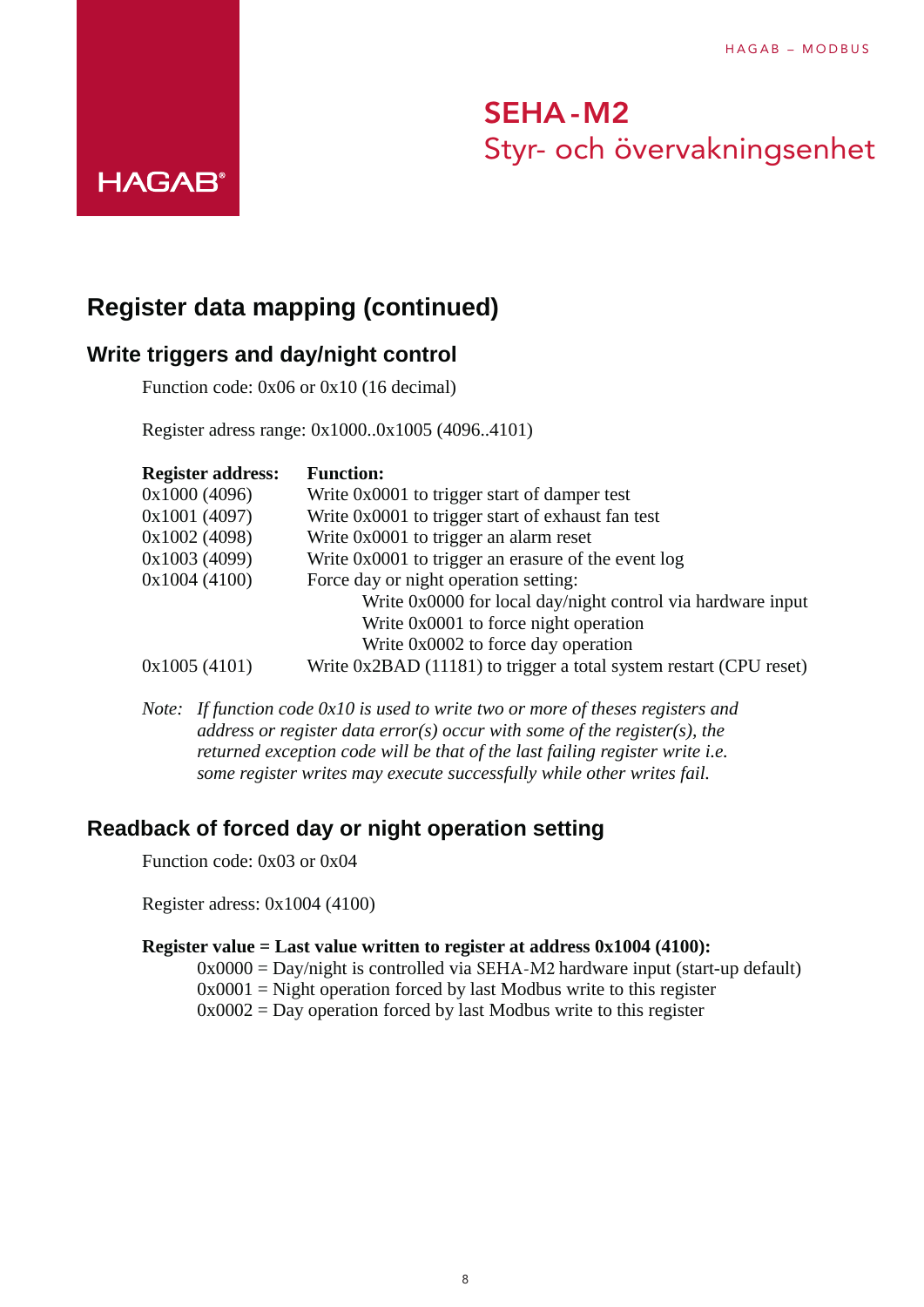## **Special functions**

## **Diagnostics**

**HAGAB®** 

Function code: 0x08

### **Request:**

| 0x08    | <b>Function code</b>                         |
|---------|----------------------------------------------|
| 0x00    | <b>Sub-function MSByte</b>                   |
| 0x00    | <b>Sub-function LSByte</b>                   |
| $0x$ ?? | Any even number $(0, 2, 4250)$ of data bytes |
| $0x$ ?? |                                              |
| etc…    |                                              |

**Response:**

Exactly the same as the request message.